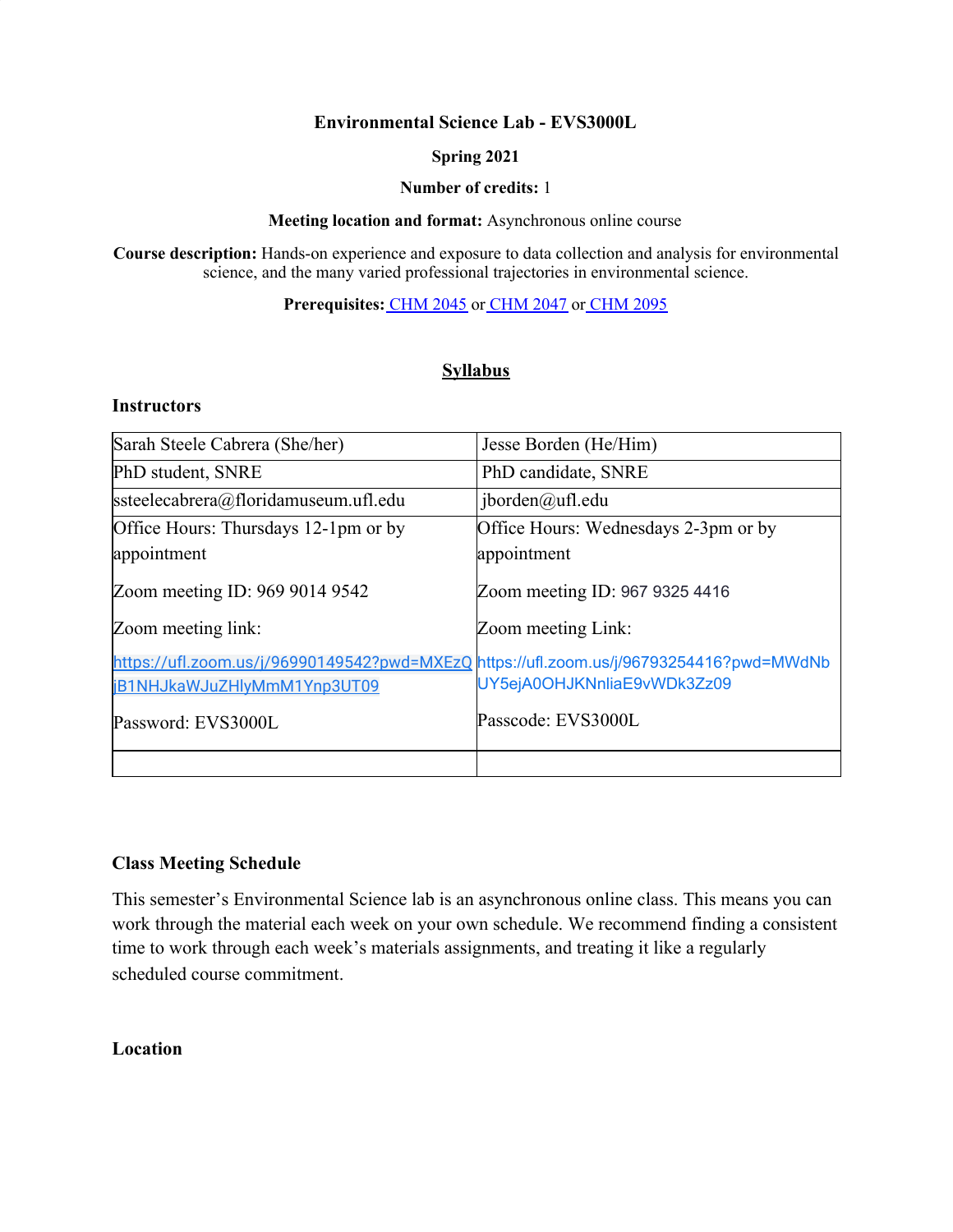Lessons will take place through Canvas and other virtual formats. We will also ask you to make visits to natural areas local to you. This can be your backyard, a park, or anywhere you can make observations of nature safely. If you have difficulties or concerns finding a safe and accessible area for this, please get in touch with us!

### **Course materials**

There are no required textbooks. Readings will be made available via Canvas.

# **Course Objectives**

Environmental science is an interdisciplinary field of study that combines physical, biological, and information science to understand the interactions and effects of natural and anthropogenic processes on the environment. Because of the diversity and interconnectedness of all aspects of human-environment relationships, environmental science careers are equally varied. Environmental scientists work on problems spanning biogeochemical cycles, energy systems, pollution control and mitigation, natural resource management, and much more!

Our objective in this lab is to give you exposure to the diversity in environmental careers, an introduction to some methods and approaches in environmental studies research, and professional development opportunities to help you progress in the field. Lab activities will break roughly into three categories:

- Career exploration activities, where we will either hear from an environmental science professional about their career trajectory, or you will be asked to research an aspect of environmental science careers that interests you.
- Research approaches exercises, where we will introduce you to common methods for studying environmental problems from different perspectives, including policy, human dimensions, and biology. This will include hands-on sampling projects as well as how to do basic statistical analysis.
- Professional development activities, where we will focus on key practical skills for professional behavior, finding career opportunities that interest you, and preparing compelling application materials.

These activities correspond to the three primary learning outcomes for the course. At the conclusion of this course, students will:

● Have gained a basic understanding of the many possible professional trajectories in Environmental science and be able to research environmental career opportunities and evaluate how they fit with students' current skills and long-term training and career objectives.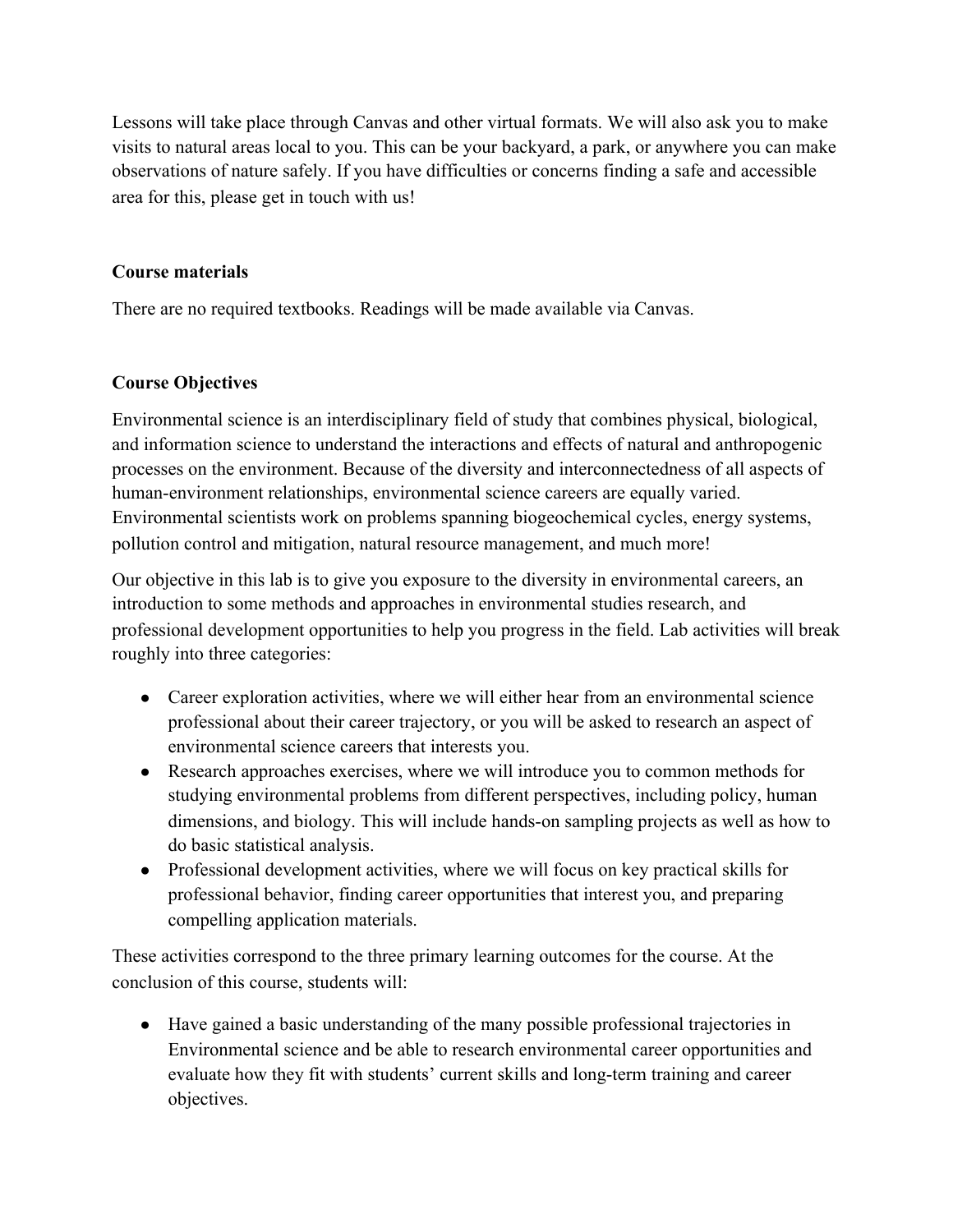- Plan and execute basic research projects to address questions in the natural and social dimensions of environmental science.
- Generate professional communications and application materials for career opportunities.

### **Communication**

All course communication outside of class will be done through Canvas and your UF email. You are responsible for checking both regularly to keep up to date.

We will be online in Zoom during scheduled office hours. This is a good time to reach out to us if you have questions or want to dig more into the week's activities!

If you cannot be online during office hours, or you have questions at other times, we will try to respond to email and chat messages quickly. Please allow at least 24 hours to hear back from us if you message us outside of office hours - this means you may want to work on your assignments early, so you have time to reach out to us if you run into any sticking points.

We are also happy to meet via Zoom if you would like to schedule a time for a more substantive conversation.

### **Zoom policy**

Our sessions may be audio visually recorded for students in the class to refer back and for enrolled students who are unable to attend live. Students who participate with their camera engaged or utilize a profile image are agreeing to have their video or image recorded. If you are unwilling to consent to have your profile or video image recorded, be sure to keep your camera off and do not use a profile image. Likewise, students who un-mute during a Zoom session and participate orally are agreeing to have their voices recorded. If you are not willing to consent to have your voice recorded during a Zoom session, you will need to keep your mute button activated and communicate exclusively using the "chat" feature, which allows students to type questions and comments live. The chat will not be recorded or shared. As in all courses, unauthorized recording and unauthorized sharing of recorded materials is prohibited.

### **Weekly Schedule (subject to change):**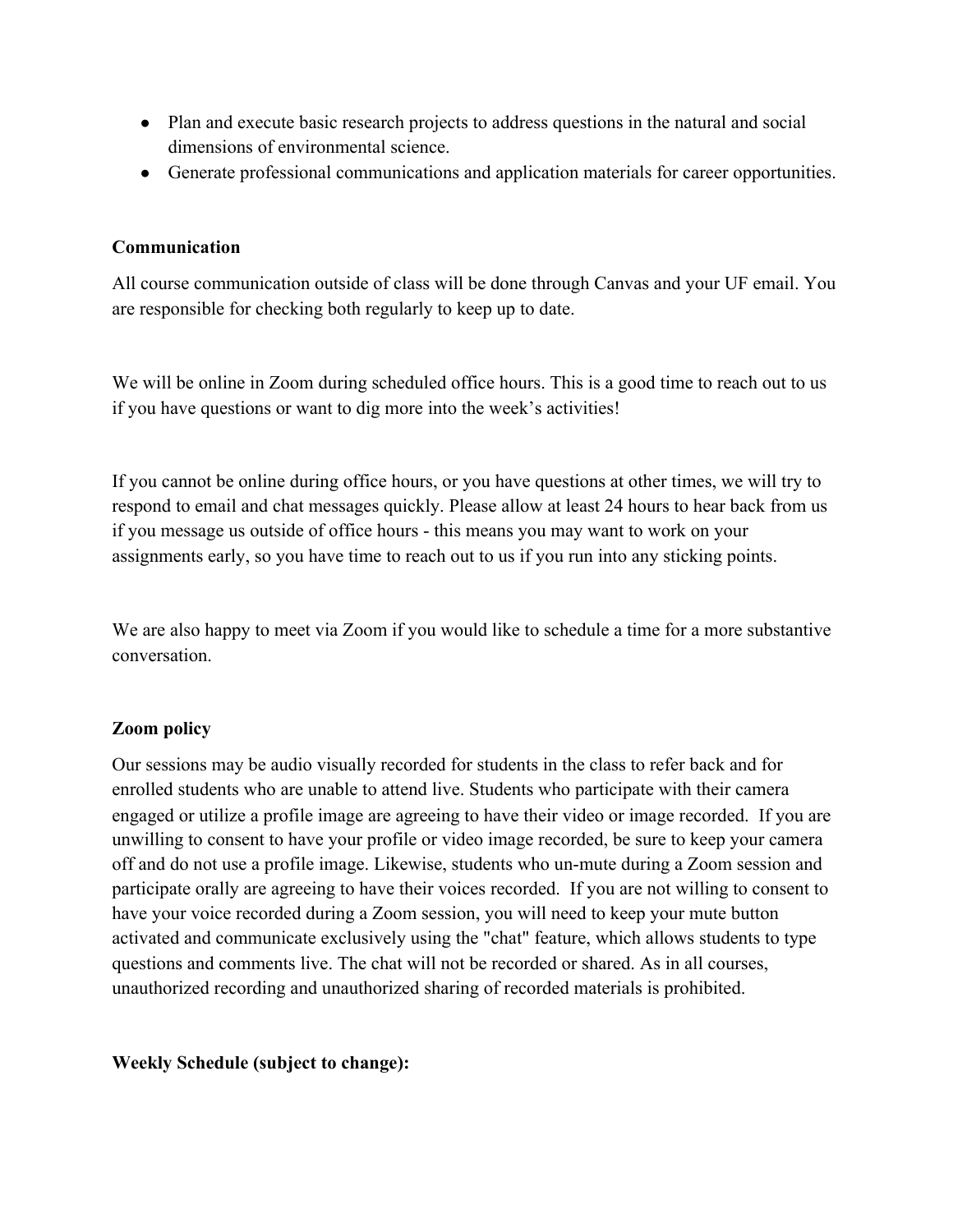| <b>Week</b>          | <b>Topic</b>                                                                                           | <b>Assignment</b>                                                        |  |  |
|----------------------|--------------------------------------------------------------------------------------------------------|--------------------------------------------------------------------------|--|--|
| Week 1<br>(Jan. 11)  | Welcome and<br>introductions                                                                           | Discussion board introductions                                           |  |  |
| Week 2<br>(Jan. 18)  | Intro to field work                                                                                    | Natural history observation                                              |  |  |
| Week 3<br>(Jan. 25)  | Natural science<br>data collection                                                                     | Biodiversity survey 1 and<br>observation                                 |  |  |
| Week 4<br>(Feb. 1)   | Human-altered<br>landscapes data<br>collection                                                         | Biodiversity survey 2 and<br>observation                                 |  |  |
| Week 5<br>(Feb. 8)   | Spatial approaches                                                                                     | R exercise                                                               |  |  |
| Week 6<br>(Feb. 15)  | Temporal and long<br>term (NEON data)                                                                  | Long term data exercise                                                  |  |  |
| Week 7<br>(Feb. 22)  | Human dimensions<br>of ENV Science:<br>Social science<br>research,<br>techniques and<br>human behavior | Reading and reflection on human<br>dimension techniques                  |  |  |
| Week 8<br>(Mar. 1)   | Environmental<br>justice                                                                               | Environmental justice reflection                                         |  |  |
| Week 9<br>(Mar. 8)   | Intro to<br>environmental<br>planning                                                                  | Research companies and jobs<br>associated with environmental<br>planning |  |  |
| Week 10<br>(Mar. 15) | Environmental<br>planning<br>applications with<br><b>ANAMAR</b> environ<br>consulting INC              | <b>Environmental Impact Statements</b><br>and Assessments                |  |  |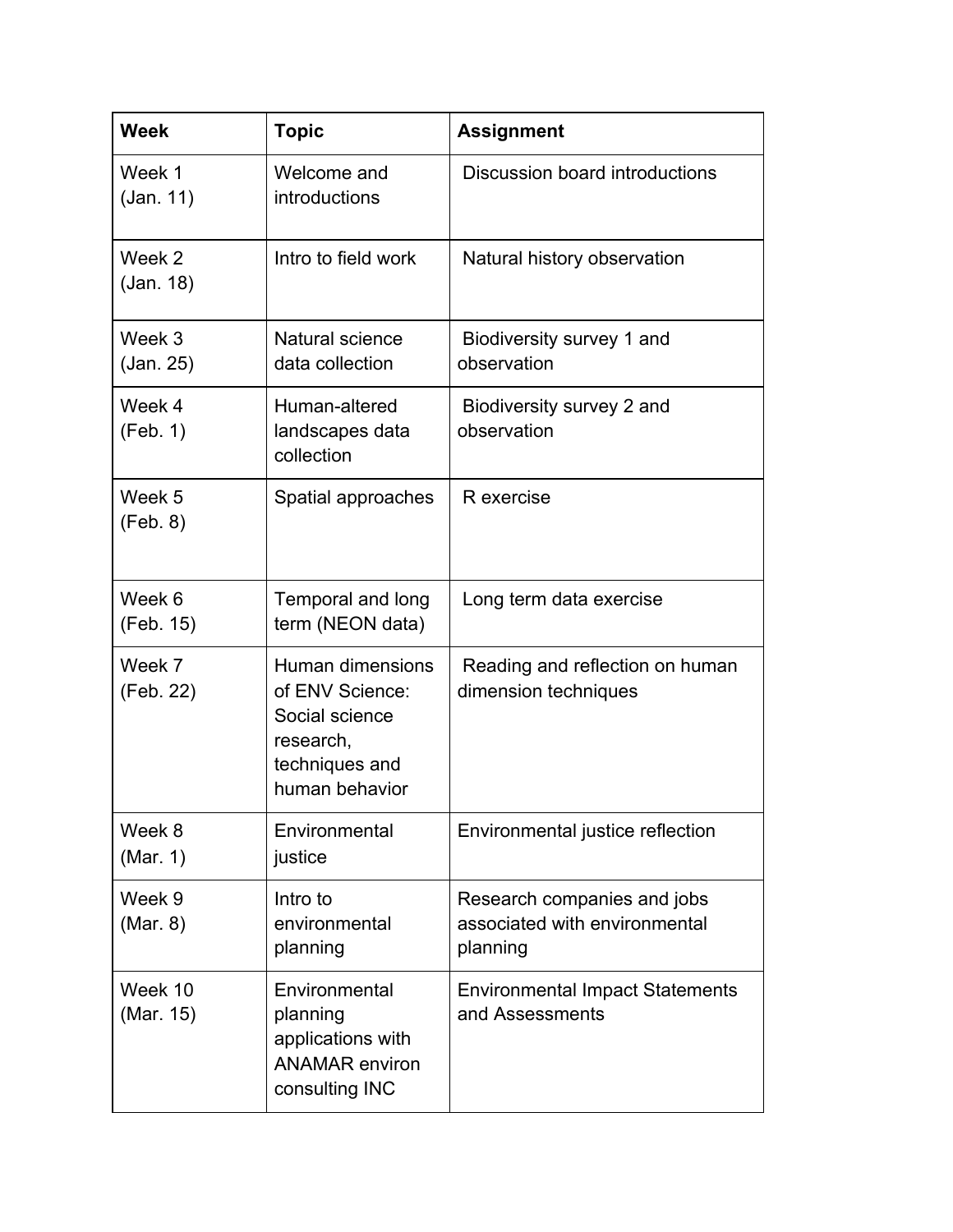| Week 11<br>(Mar. 22) | Land management<br>for conservation                                  | Land conservation exercise                          |
|----------------------|----------------------------------------------------------------------|-----------------------------------------------------|
| Week 12<br>(Mar. 29) | Climate change<br>adaptation/planning<br>in environmental<br>science | Climate change planning exercise                    |
| Week 13<br>(Apr. 5)  | Environmental law                                                    | Environmental policy/law proposal                   |
| Week 14<br>(Apr. 12) | Environmental<br>education                                           | Year end reflection/final assignment                |
| Week 15<br>(Apr. 19) | Wrap up                                                              | Continue on year end<br>reflection/final assignment |

# **Course Grading**

| Component                             | <b>Percent</b> |
|---------------------------------------|----------------|
| Weekly assignments                    | 70%            |
| Final project                         | 20%            |
| Participation and professionalism 10% |                |
| <b>Total</b>                          | 100%           |

# **Grading Scale**

| A 93.0-100% A- 90.0-92.9% B+ 87.0-89.9%                 |  |  |
|---------------------------------------------------------|--|--|
| B $83.0-86.9\%$ B- $80.0-82.9\%$ C+ 77.0-79.9%          |  |  |
| C $73.0 - 76.9\%$ C- $70.0 - 72.9\%$ D+ $67.0 - 69.9\%$ |  |  |
| D 63.0-67.9% D- 60.0-62.9% F $\leq 60.0\%$              |  |  |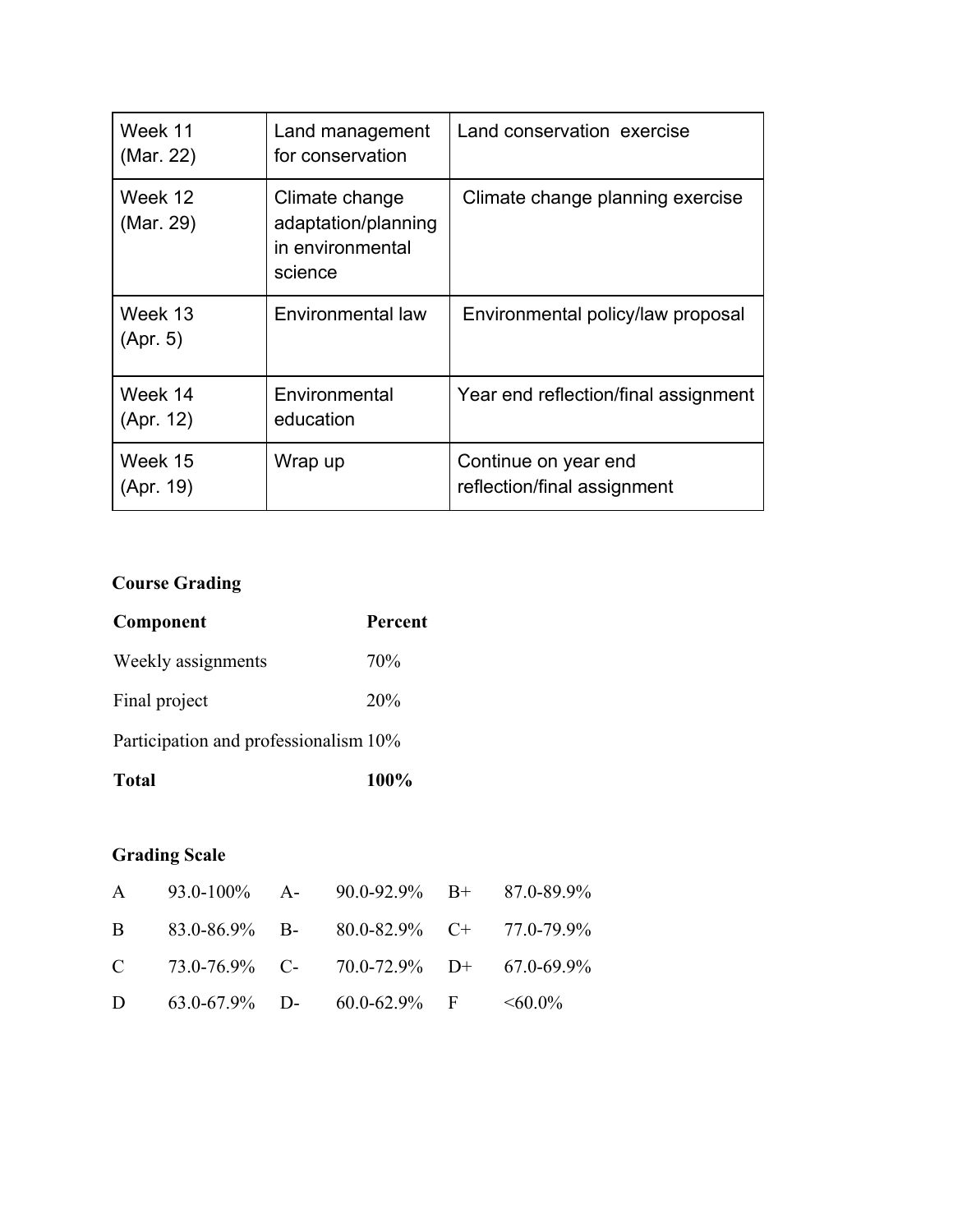### **Weekly assignments**

Weekly assignments will be due each week at 11:59pm EST on Sunday. We encourage you to work on them early, so you can reach out to us or your classmates if you have questions!

For several assignments, we will ask you to visit a natural area to make natural history observations and collect data about the organisms living there. We have designed these exercises on the assumption that you will be able to sit in an outdoor area for up to an hour and walk approximately 100m. If this will be difficult or impossible for you, please contact us. We are happy to make adjustments as needed.

**Safety is the first priority** when doing any kind of field work. Please wear appropriate clothes (we suggest long pants, closed toed shoes, a mask, and sunscreen), make sure you have water, a cell phone, and anything else you need with you, and make your visits to places and at times when you feel safe. Depending on current conditions regarding COVID-19, we may make additional scheduling arrangements to avoid high-traffic times and places. If you have any concerns or questions about field assignments, don't hesitate to get in touch with us!

### **Final project**

The final project will be due April 23, 2021 at 11:59pm EST. For your final project, you will write up a short report synthesizing the policy, social, and biological dimensions of an environmental situation of interest to you. We will provide more details by mid-term.

### **Participation and professionalism**

This course does not have a set meeting time each week, but it is still important that you keep up with the assignments and material. We suggest setting aside a time each week for reading, watching videos, and working on assignments for this course, and sticking to it as if it were a more traditionally-scheduled obligation. Because emerging studies indicate that cellphones and social media are a real and major distraction to online learning, students are also asked to give their undivided attention to the lessons we create.

We expect you to interact in a polite and professional manner with us, your fellow students, and the environmental professionals we interact with.

### **Late policy**

Everyone will get one no-questions-asked one-week extension on a weekly assignment. To use this, send us a message letting us know that you will not be able to complete the assignment on time. This does not apply to the final project.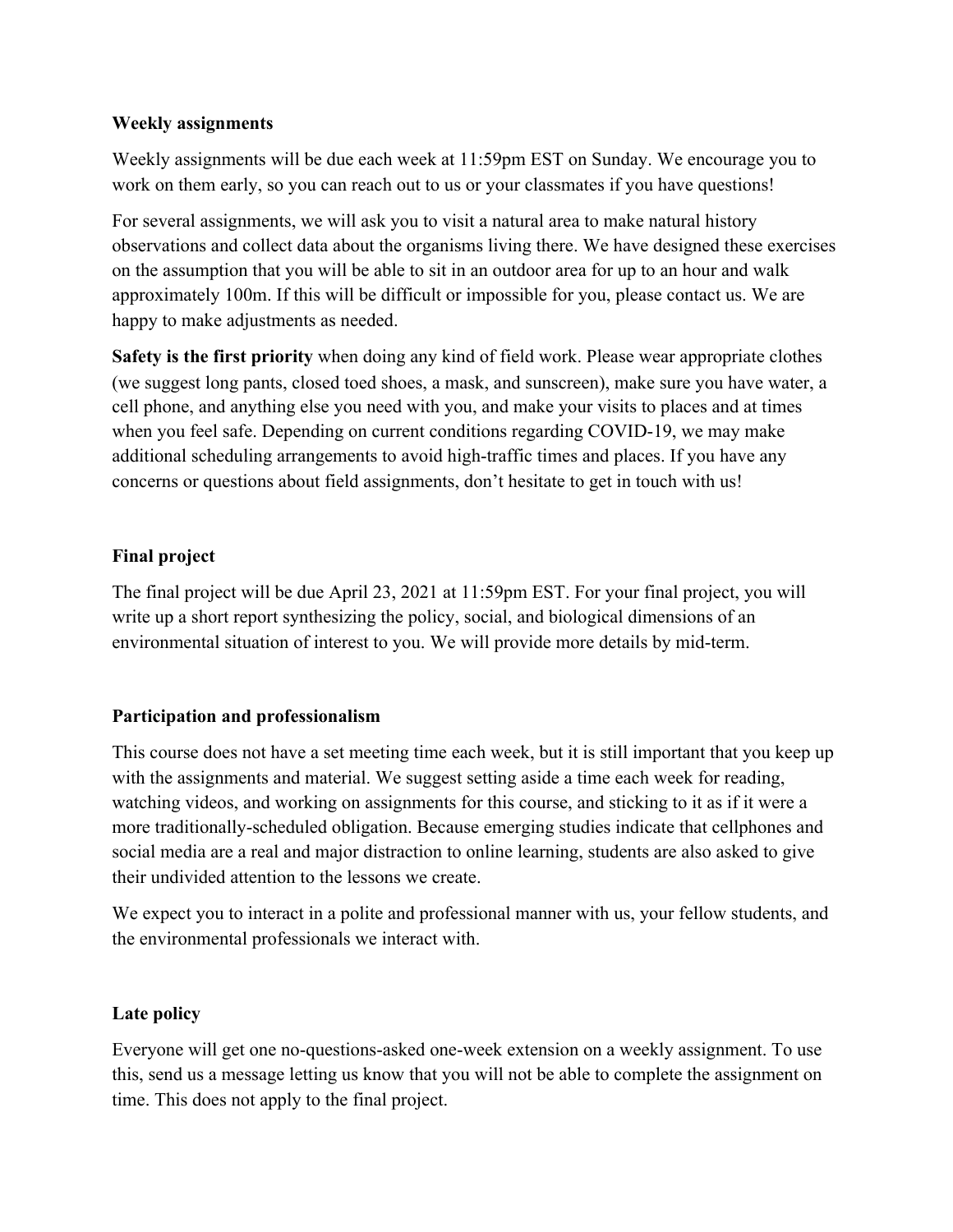After that, late assignments will be marked down by 10% and an additional 10% each week they are late after that.

If circumstances change such that you have trouble completing either the final project or multiple weekly assignments on time, we encourage you to get in touch with us (and see below).

# **Course Adjustments**

We are all continuing to work with unprecedented situations in all aspects of life this semester, and we expect we will need to adapt as conditions change. For our part, we will keep you informed as we make decisions about the course. Any changes to the schedule or assignments will be announced via Canvas and updated on the Canvas calendar. If you encounter new circumstances or challenges this semester that affect your ability to do the assignments as designed, please reach out to us and we will try to find a solution that supports your well-being and helps you get the most possible out of this course. The sooner you open a line of communication with us, the better-positioned we will be to figure something out. We understand that these are unpredictable times and you should not hesitate to get in touch with us at any point.

# **Canvas display name change**

Canvas uses the "Display Name" as set in myUFL. The Display Name is what you want people to see in the UF Directory, such as "Ally" instead of "Allison." To update your display name, go to one.ufl.edu, click on the dropdown at the top right, and select "Directory Profile." Click "Edit" on the right of the name panel, uncheck "Use my legal name" under "Display Name," update how you wish your name to be displayed, and click "Submit" at the bottom. This change may take up to 24 hours to appear in Canvas. This does not change your legal name for official UF records.

# **UF Policies**

# **Academic Honesty**

As a student at the University of Florida, you have committed yourself to uphold the Honor Code, which includes the following pledge: "We, the members of the University of Florida community, pledge to hold ourselves and our peers to the highest standards of honesty and integrity." You are expected to exhibit behavior consistent with this commitment to the UF academic community, and on all work submitted for credit at the University of Florida, the following pledge is either required or implied: "On my honor, I have neither given nor received unauthorized aid in doing this assignment." It is assumed that you will complete all work independently in each course unless the instructor provides explicit permission for you to collaborate on course tasks (e.g. assignments, papers, quizzes, exams). Furthermore, as part of your obligation to uphold the Honor Code, you should report any condition that facilitates academic misconduct to appropriate personnel. It is your individual responsibility to know and comply with all university policies and procedures regarding academic integrity and the Student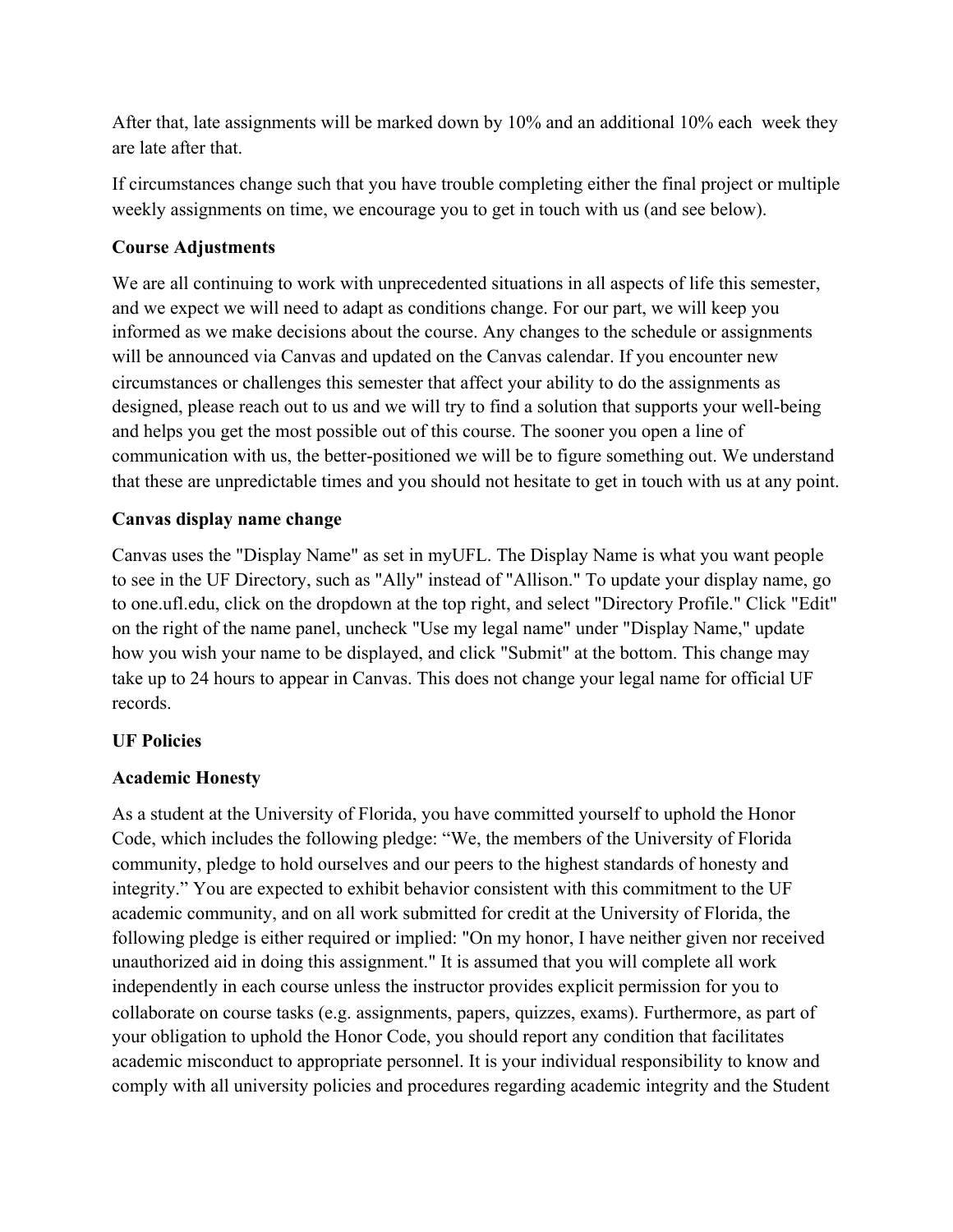Honor Code. Violations of the Honor Code at the University of Florida will not be tolerated. Violations will be reported to the Dean of Students Office for consideration of disciplinary action. For more information regarding the Student Honor Code, please see: <http://www.dso.ufl.edu/sccr/process/student-conduct-honor-code>.

### **Software Use**

All faculty, staff and students of the university are required and expected to obey the laws and legal agreements governing software use. Failure to do so can lead to monetary damages and/or criminal penalties for the individual violator. Because such violations are also against university policies and rules, disciplinary action will be taken as appropriate.

### **Services for Students with Disabilities**

The Disability Resource Center coordinates the needed accommodations of students with disabilities. This includes registering disabilities, recommending academic accommodations within the classroom, accessing special adaptive computer equipment, providing interpretation services and mediating faculty-student disability related issues. Students requesting classroom accommodation must first register with the Dean of Students Office. The Dean of Students Office will provide documentation to the student who must then provide this documentation to the Instructor when requesting accommodation 0001 Reid Hall, 352-392-8565, [https://disability.ufl.edu/.](https://disability.ufl.edu/)

# **Campus Helping Resources**

Students experiencing crises or personal problems that interfere with their general wellbeing are encouraged to utilize the university's counseling resources. The Counseling & Wellness Center provides confidential counseling services at no cost for currently enrolled students. Resources are available on campus for students having personal problems or lacking clear career or academic goals, which interfere with their academic performance.

- University Counseling & Wellness Center, 3190 Radio Road, 352-392-1575, [www.counseling.ufl.edu](http://www.counseling.ufl.edu/) Counseling Services Groups and Workshops Outreach and Consultation Self-Help Library Wellness Coaching
- U Matter We Care, [www.umatter.ufl.edu/](http://www.umatter.ufl.edu/)
- Career Connections Center, First Floor JWRU, 392-1601,<https://career.ufl.edu/>
- Student Success Initiative, [http://studentsuccess.ufl.edu](http://studentsuccess.ufl.edu/)

# **Student Complaints**

Residential Course: <https://sccr.dso.ufl.edu/policies/student-honor-code-student-conduct-code/>